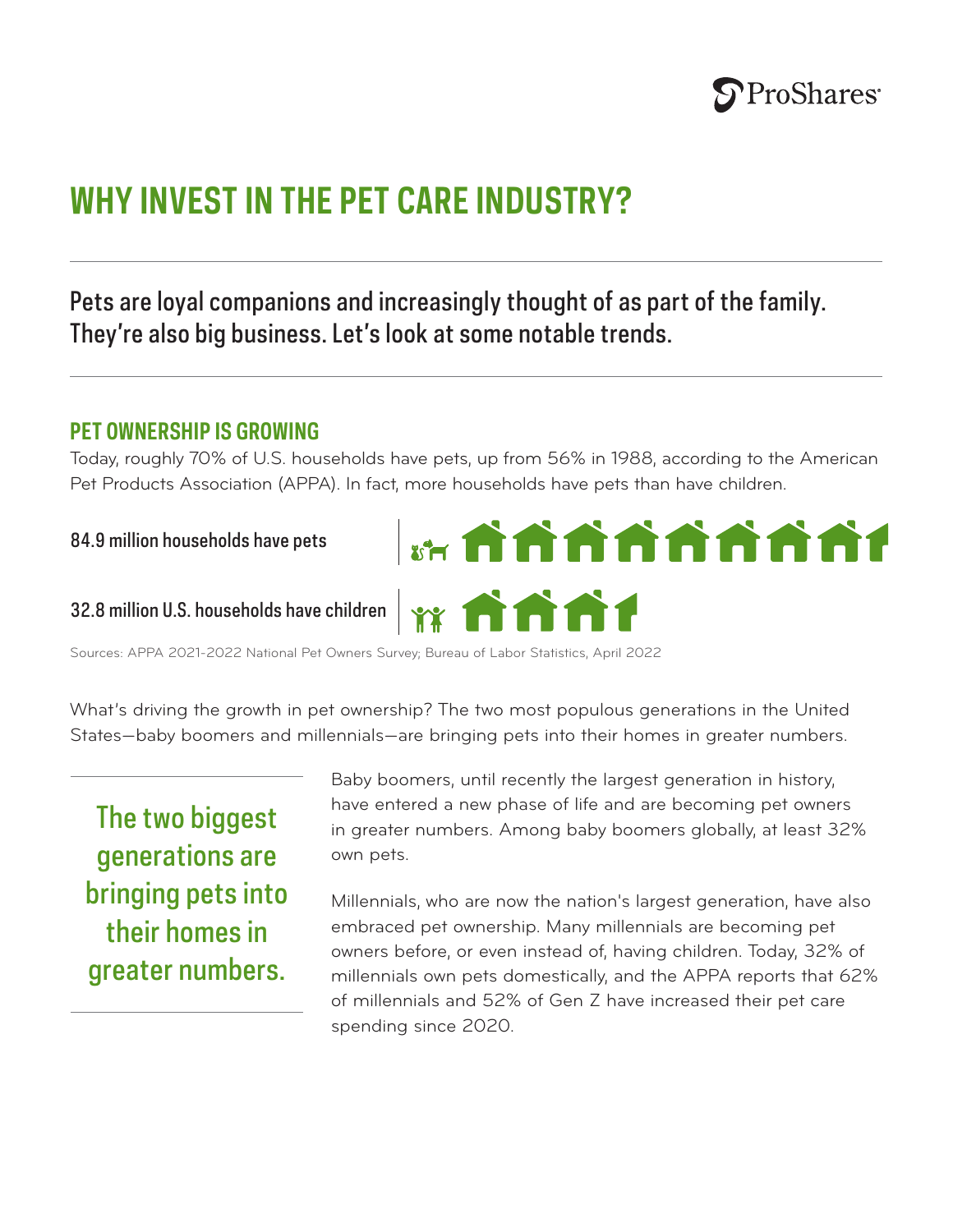### **MORE AND MORE, OWNERS ARE CARING FOR PETS LIKE FAMILY**

Over the years, pet owners have dramatically changed the way they think about and care for their pets. For many pet owners, their animals have become part of the family. They want their pets' lives to be as happy, healthy and fulfilling as their own, and they'll likely spare little expense to ensure it. As a result, they're spending billions on premium-quality foods, state-of-the-art health care, insurance policies, luxury services and more. With this attitude, pet care has evolved to offer more sophisticated products and services that are being driven by three main factors.

- We're humanizing our pets. Pet owners often think of their pets as they would their children. They talk to their pets, bring them along on vacation, modify homes to accommodate them and celebrate pets' birthdays.
- We're "premiumizing" pet care. Pet owners are building an appetite for premium and even luxury pet products. Higher-quality pet food is becoming more common. In the U.S., \$50 billion was spent on food and treats in 2021, and a 2022 global study found that 79% of pet owners check pet food labels for ingredients they dislike. Owners are also indulging pets with non-essentials, like toys and costumes—the global market for pet accessories is projected to reach over \$42 billion by 2026.
- We're providing pets with health care comparable to our own. Advances in veterinary health care are providing meaningful improvement in our pets' lives. There are ongoing innovations in veterinary treatments, preventative medications, diagnostic and screening tools, imaging (MRIs and other scans), and wellness products and therapies. Owners are willing to pay for these treatments. It's estimated that pet owners spent more than \$34 billion on vet care and product sales in 2021 in the United States. In addition, pet owners are also buying health insurance policies. In North America, private health insurance was purchased for more than 4.41 million animals in 2021, exceeding \$2.83 billion in premiums.

Pet care has evolved to offer more sophisticated products and services.

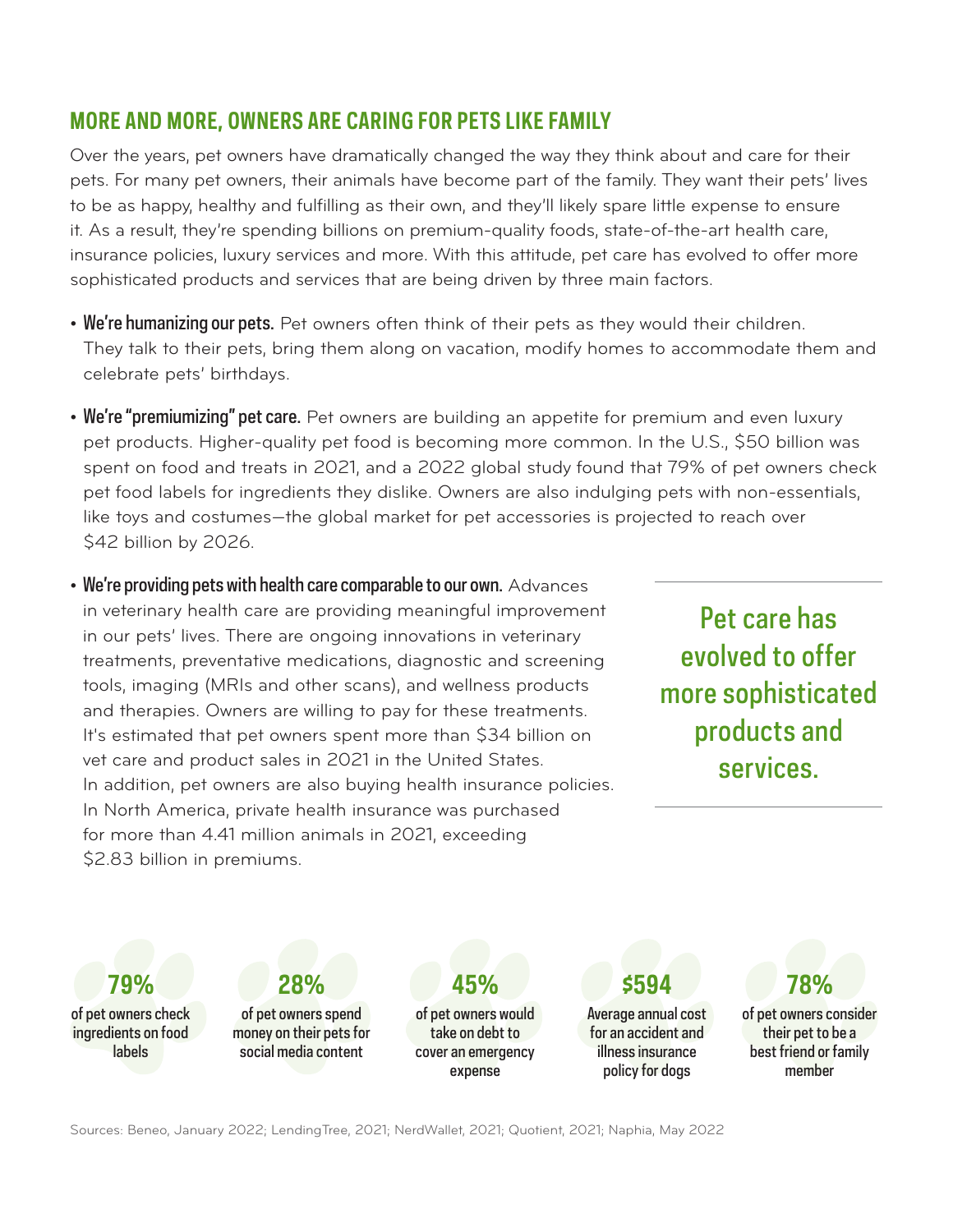## **THE PET CARE INDUSTRY IS THRIVING**

The pet care industry spans veterinary pharmaceuticals, diagnostics, product distributors and services, manufacturers of pet food and pet supplies, and pet supply retailers. Each of these subindustries is responding to the demands of pet owners with continued innovation that's led to notable growth.

Here in the United States, the pet care industry has seen steady growth since 2001, even during the Great Recession. Meanwhile, a similar boom has been building internationally. The global pet care industry is expected to grow from \$232 billion in 2020 to as much as \$350 billion by 2027.

## Global pet care industry sales



These trends may not continue or may reverse. Source: Global Market Insights, February 2021.

Corporate interest is intensifying, too. The pet care industry is undergoing a wave of research and innovation, and there are a number of companies—both large and small—poised to benefit from both the proliferation of pet ownership and advances in the ways we care for our pets.

# **PROSHARES PET CARE ETF PAWZ**

PAWZ is the first ETF focused on the pet care industry. PAWZ gives investors the opportunity to gain broad exposure to public companies in the global pet care industry—companies that stand to potentially benefit from the proliferation of pet ownership and the emerging trends affecting how we care for our pets.